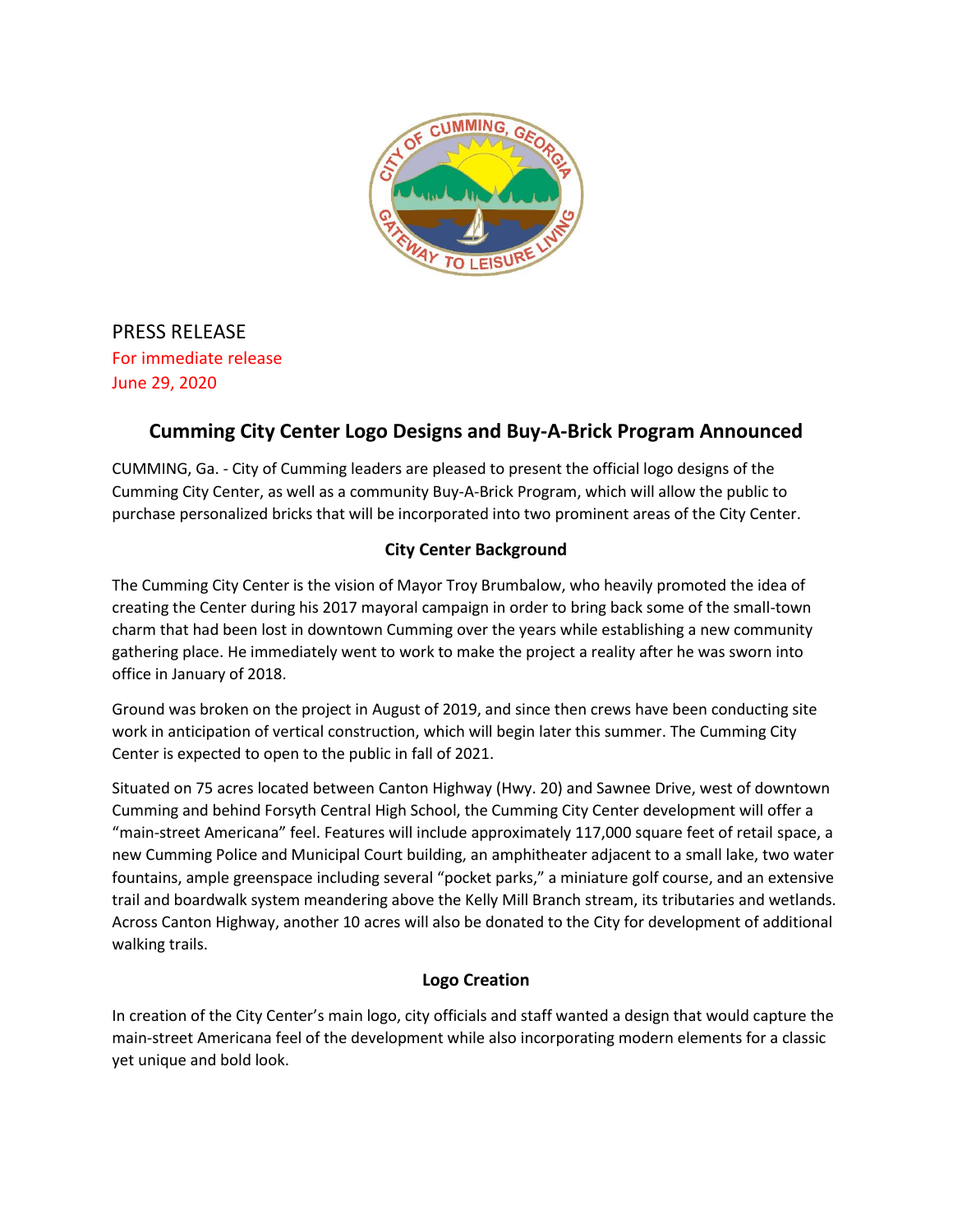"Working with graphic designers from Beeferman Design, our city team went through a fairly lengthy design process," said Mayor Brumbalow. "The designers took our team's initial design thoughts and ideas, and from there they created about a dozen different looks for us to review over the course of several weeks before making the final decision.

"I think we landed on a logo design that conveys all the feelings that we wanted to express, not only in just the logo, but with the Cumming City Center itself. It harkens back to a simpler time, but also just looks really sharp and cool."

"The logo is going to fit in beautifully with the entire aesthetic of the City Center," added Jennifer Archer, City Center Property Manager. "I think it's something that our community can be proud of and that visitors to the City Center will remember."

The official logo will be featured prominently throughout the City Center in areas such as the main entrance, the amphitheater, on some building exteriors as wall murals, and in all formal communications mediums such as letterhead, envelopes and staff business cards.

City staff also adopted a less formal "merchandise logo" which can be used in future creation of promotional items such as t-shirts and mugs after the Center has opened. The merchandise logo is encapsulated inside a hexagon shape. It features a representation of Sawnee Mountain and utilizes a more modern font style than the official logo.



## **Buy-A-Brick Program**

The community is invited to be a part of the historic development of the Cumming City Center through participation in the Buy-A-Brick Program. The City of Cumming has partnered with Bricks R Us, a nationally-known organization which specializes in engraved brick fundraising programs, to manage the endeavor.

The Cumming City Center Buy-A-Brick Program is open to any individual, family, business or group interested in leaving a permanent marker at the City Center. All purchased bricks will be placed on walkways around the Plaza Fountain and the Park Fountain, two locations of prominence on City Center grounds.